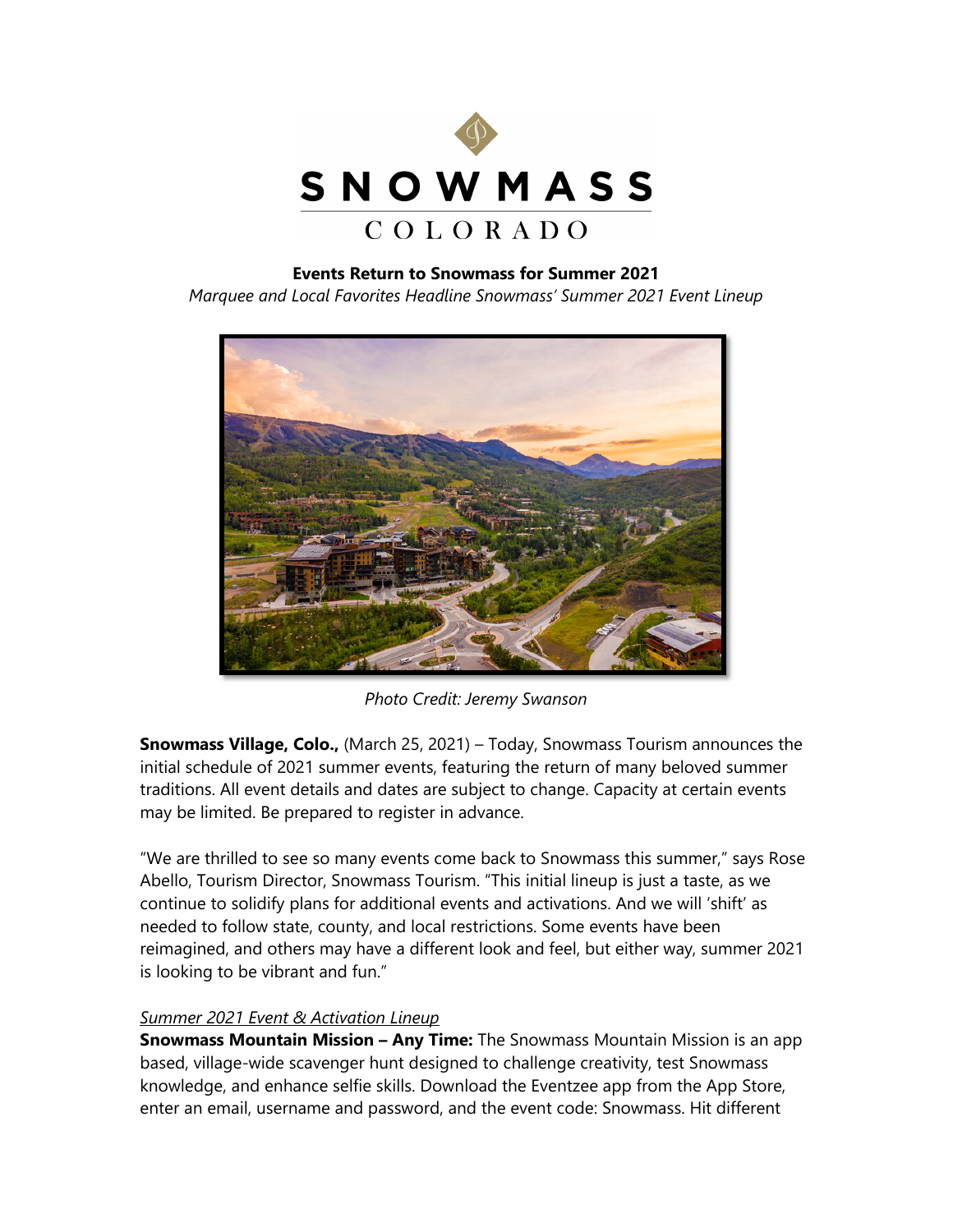point thresholds to win fun Snowmass prizes. [www.gosnowmass.com/snowmass](http://www.gosnowmass.com/snowmass-mountain-mission/)[mountain-mission/](http://www.gosnowmass.com/snowmass-mountain-mission/)

**The Collective Snowmass – Any Time:** The Collective Snowmass, the hub for community activity in Snowmass Base Village, features a robust summer lineup of weekly programming including chess club, comedy nights, bingo nights, and yoga with King Yoga. The Collective also features yard games, splash pads, fountains, harvest dinners at Mix6, and pop-up events. This summer visit the new Selfie Den, located adjacent to the Game Lounge. For a full calendar, please visit [www.TheCollectiveSnowmass.com.](http://www.thecollectivesnowmass.com/)

**Snowmass Free Concert Series – June 10-August 26:** A local's favorite, long standing summer tradition, the Snowmass Free Concert Series returns to Fanny Hill every Thursday evening at 6:30pm, June 10-August 26. The weekly outdoor series features a spectrum of sounds including soul, pop, funk, rock & roll, country, bluegrass, and folk. Full band lineup to be announced. Attendance is expected to be high this summer and parking is limited. Please utilize the free parking at Town Park, carpool, or take RFTA or Snowmass Village Transit. Remember to never drink and drive. [www.gosnowmass.com/events](http://www.gosnowmass.com/events)

**Fridays on the Mall - June 11-August 27:** Kick off the weekend on the Snowmass Mall from 5:00pm-8:00pm with music on the Tower Stage and on the slopes by Venga Venga, extended business hours at shops and retailers, local artisans, food & drink specials, kids entertainment, and more. Enjoy free s'mores from the iconic Snowmass S'mores cart. [www.GoSnowmass.com](http://www.gosnowmass.com/)

**Ragnar Trail Colorado – June 11-12:** Ragnar Trail Colorado returns for the 7<sup>th</sup> year in 2021 for a gritty trifecta of the most scenic trail running loops Mother Nature can serve up. Each trail loop begins and ends at Ragnar Village in Snowmass Town Park. Teams of eight run relay style, rotating through three loops, varying from easy to difficult, over a 24-hour period. [www.RunRagnar.com](http://www.runragnar.com/)

**\*New - Movie Night at Anderson Ranch – June 16:** Anderson Ranch Arts Center, in partnership with Aspen Film, presents "Movie Night" and "Dinner and a Movie" events on the Anderson Ranch campus, kicking off on Wednesday, June 16, 2021 at 7:00pm with *Waste Land. Waste Land* is an uplifting feature documentary highlighting the transformative power of art and the beauty of the human spirit. Tickets (\$10 or free for Ranch National Council and Aspen Film members) include a complimentary popcorn and beverage. For more information, please visit [www.andersonranch.org/events/film](http://www.andersonranch.org/events/film-screening-waste-land/)[screening-waste-land/.](http://www.andersonranch.org/events/film-screening-waste-land/)

**\*New - The Big Dog Show – June 18-20:** Snowmass Village is going to the dogs! The Big Dog Show, that is. Taking place on the lawn in Snowmass Base Village June 18-20, the **Big Dog Show** showcases 20 giant steel dog sculptures, created and welded by artist Dale Rogers. Be sure to bring the dogs (and the kids!) to meet these giant pups as they take over Snowmass. In addition, yappy hours and photo booths will be available at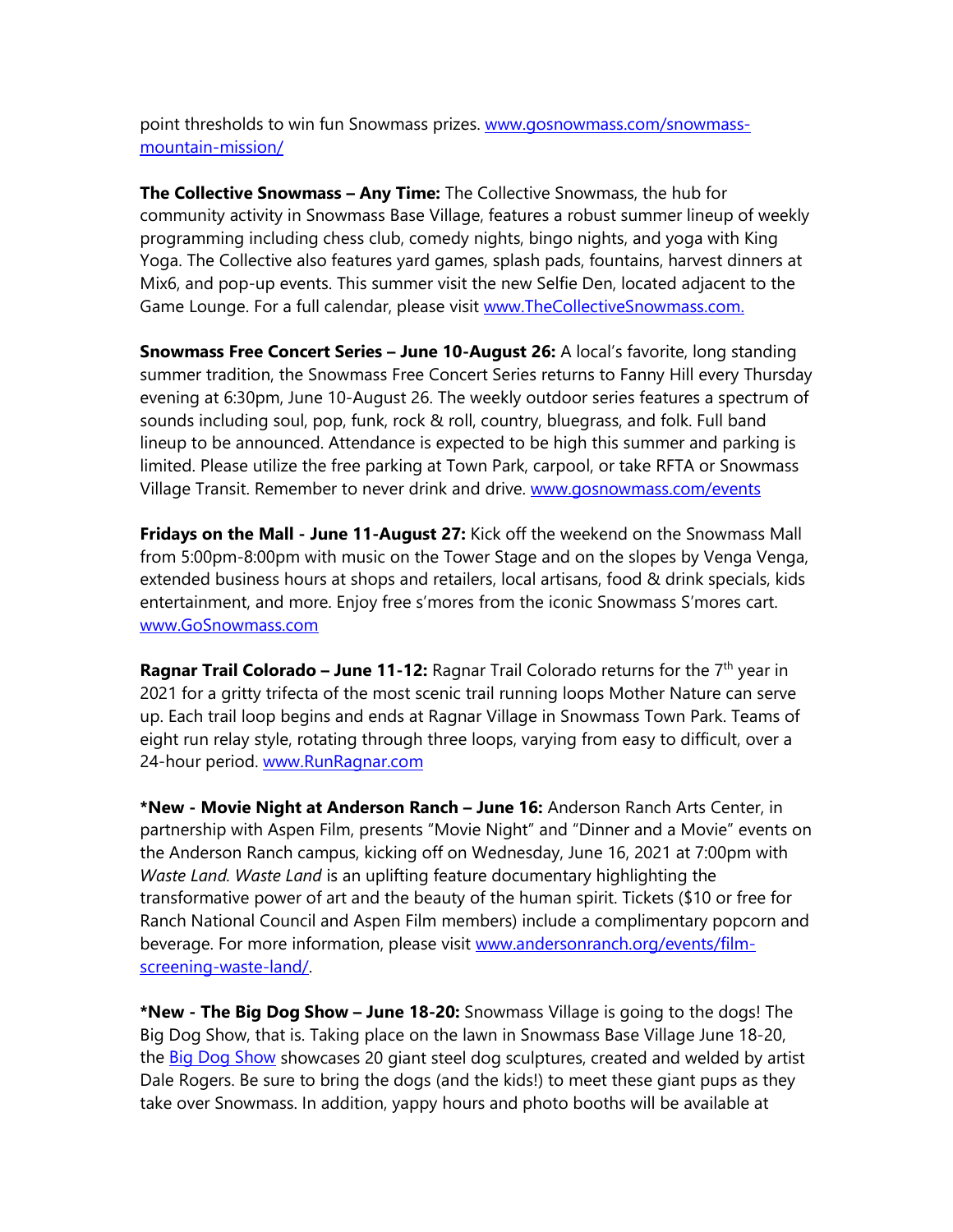various locations on the Mall and in Base Village for dog portraits, beverages, and more. This dog friendly event is free and open to dog owners and non-dog owners alike. [www.gosnowmass.com/event/the-big-dog-show/](http://www.gosnowmass.com/event/the-big-dog-show/)

**ACES Guided Hikes – June 19-September 26:** This summer, join a Naturalist from Aspen Center for Environmental Studies (ACES) for a free, guided hike amongst the flowers and fields of Snowmass. Guests can choose to join the Wildflower Walk, which takes place daily at 10:00am on the Nature Trail, or the Ice Age Discovery Hike at 1:00pm daily on the Discovery Trail. Both hikes feature facts, tips, and trivia from a knowledgeable ACES Naturalist, as well as the chance to explore and get to know the flora and fauna of Snowmass. Hikes leave daily from the Ticket Pavilion on the Snowmass Mall, June 19-September 6; Weekends only throughout September. [www.gosnowmass.com/activity/aces-tours](http://www.gosnowmass.com/activity/aces-tours)

**\*New -** *Summer of Soul* **Drive-in Movie – June 20:** Aspen Film, in partnership with Jazz Aspen Snowmass, presents a sneak preview drive-in screening of *Summer of Soul*, on Sunday, June 20 in the Snowmass Rec Center parking lot. In 1969, during the same summer as Woodstock, a different music festival took place 100 miles away. More than 300,000 people attended the summer concert series known as the Harlem Cultural Festival. The documentary, directed by Ahmir "Questlove" Thompson, includes neverbefore-seen concert performances by Stevie Wonder, Nina Simone, Sly & the Family Stone, Gladys Knight & the Pips, Mahalia Jackson, B.B. King, The 5th Dimension, and many more. *Summer of Soul* premiered at the 2021 Sundance Film Festival, where it won both the Grand Jury Prize and Audience Award. For tickets, times, and more information, visit [www.aspenfilm.org.](http://www.aspenfilm.org/) 

**Elk Camp Gondola – June 21-October 3:** Enjoy a ride on the Elk Camp Gondola in Snowmass! Elk Camp Gondola gives access to the Lost Forest, Elk Camp Restaurant, and Snowmass Bike Park. Use Elk Camp as a base to ride 90+ miles of Snowmass trails, part of the Aspen Snowmass/ Roaring Fork Valley IMBA Gold-Level Ride Center, the only Gold-Level Ride Center in Colorado, only the  $5<sup>th</sup>$  in United States, and the  $7<sup>th</sup>$  in the world. Open daily June 21-September 6. Weekends only through October 3. [www.AspenSnowmass.com](http://www.aspensnowmass.com/)

**Snowmass Rodeo – June 23-August 18:** The Snowmass Rodeo celebrates 47 years of operations during summer 2021. This long-standing Western tradition is a Snowmass summer staple, complete with music, cowboys and cowgirls, horses, livestock, and family fun. The Snowmass Rodeo takes place on Wednesdays at 7:00pm, rain or shine. [www.SnowmassRodeo.org](http://www.snowmassrodeo.org/) 

**\*New - Snowmass Art Festival – June 26-27:** The Snowmass Art Festival is a juried art show featuring original handcrafted artwork. This free two-day event showcases local Colorado and national artists, representing a wide array of mediums including painting, sculpture, photography, ceramics, glass, wood, and more. Taking place in Snowmass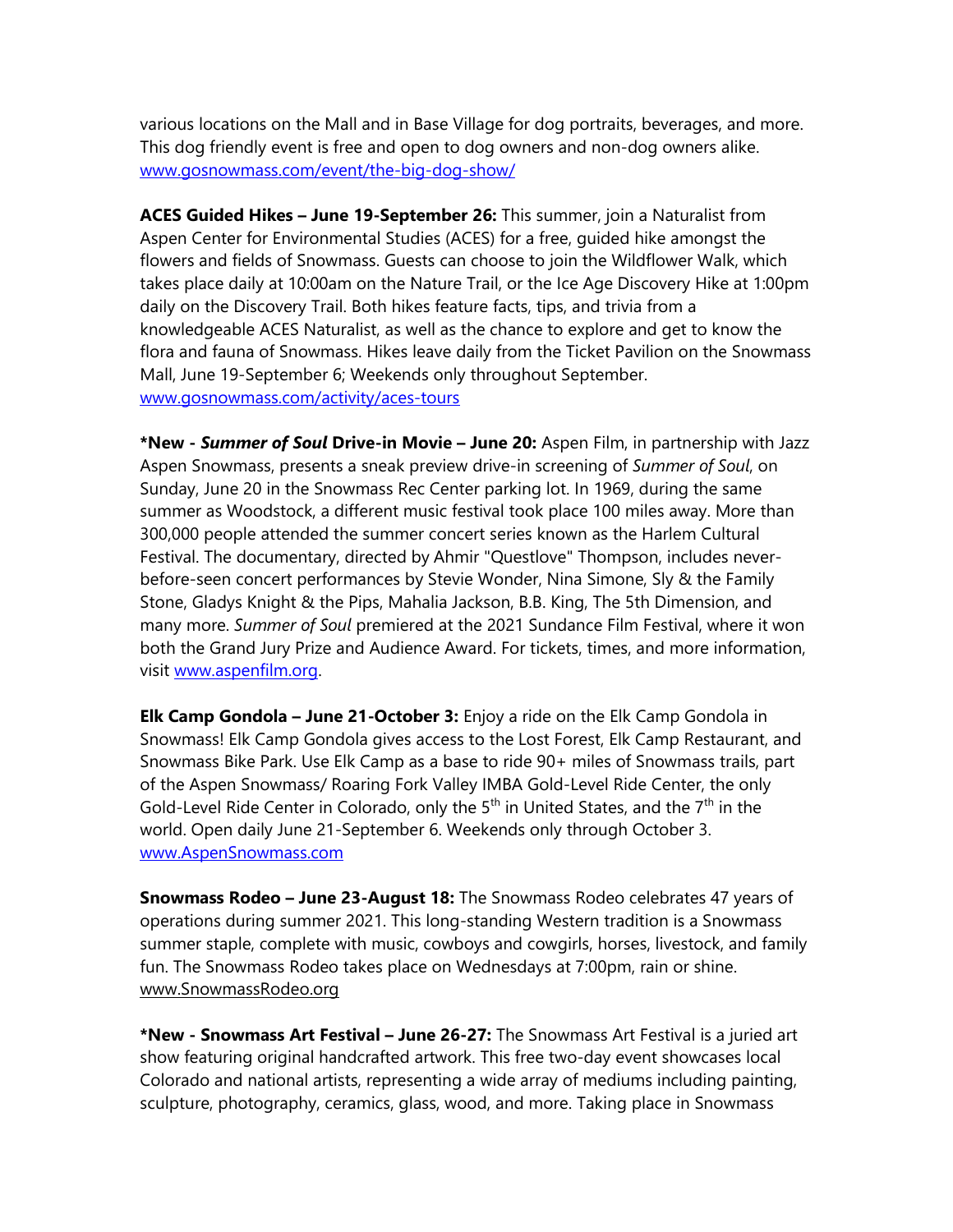Village on the Snowmass Mall and in Snowmass Base Village, one of Colorado's most scenic mountain towns, this outdoor festival is surrounded by the world-class resort, beautiful mountains, countless recreational activities, and outstanding shops, restaurants, and hotels. Entry to the festival is free, while artwork is individually priced. Saturday 10:00am-6:00pm; Sunday 10:00am-5:00pm. [www.coloradoevents.org/copy-of](http://www.coloradoevents.org/copy-of-snowmass-art-festival-aspen)[snowmass-art-festival-aspen](http://www.coloradoevents.org/copy-of-snowmass-art-festival-aspen)

**VIDA MTB Series Flagship Clinic – June 26-27:** Supported by YETI Cycles, Yeti Cycles VIDA MTB Series presented by Shimano returns to Snowmass for two clinics in June and September this summer. The VIDA MTB Series Flagship Clinics are two-day women's only mountain bike clinics. The clinics provides women with the opportunity to increase their mountain biking confidence, learn new skills, and to connect with VIDA coaches on proper biking technique. [www.vidamtb.com](http://www.vidamtb.com/)

**Farm to Table Tuesdays + Bonus Bike Nights – June 29-August 10:** Enjoy beautiful summer nights on Snowmass Ski Area during Farm to Table Tuesdays. The Elk Camp Restaurant is open from 5:00pm-7:30pm, featuring live music on the deck, food specials, and outdoor family activities. In conjunction with the Farm to Table Tuesdays, the Snowmass Bike Park extends the park hours to stay open until dusk every Tuesday from June 29 to August 10. Riders can purchase a late arrival ticket for just \$39 that is valid 2:00pm until dusk. For more information, visit [www.aspensnowmass.com/plan-your](https://www.aspensnowmass.com/plan-your-stay/the-summer-experience/farm-to-table-tuesdays)[stay/the-summer-experience/farm-to-table-tuesdays](https://www.aspensnowmass.com/plan-your-stay/the-summer-experience/farm-to-table-tuesdays)

**Snowmass Artisan Market – July 2-August 27:** Snowmass Base Village hosts its Artisan and Farmers' Market on Friday nights this summer from 4:00pm-7:00pm. The market showcases a variety of locally owned businesses selling specialty food items, beverages, clothing, handcrafted goods including art, jewelry and accessories and Colorado-sourced vegetables. Be sure to head up to Fridays on the Mall for additional Friday fun. [www.TheCollectiveSnowmass.com](http://www.thecollectivesnowmass.com/)

**4th of July Community Celebration – July 4:** Celebrate the Fourth of July evening in Snowmass with live music on the Fanny Hill stage, sweet treats, and free glow in the dark goodies. Patriotic attire is encouraged. www.GoSnowmass.com

**Snowmass Rendezvous – July 16-18:** The Snowmass Rendezvous returns with a new look and feel for summer 2021. The festival runs July 16, 17, 18 with wineries, distilleries, and retailers joining in the fun of what was formerly just a craft beer tasting. Expect endless exploration and libations, tastings, and live music, all weekend long. Friday night features a welcome party with live tunes and cold craft beverages, while Saturday afternoon is the main tasting event. A \$40 ticket gives access to three Rendezvous points around the Village, complete with beverage tastings, outdoor gear activations, live music, games, and more. Finally, Sunday showcases a farewell brunch to wrap up the weekend. [www.snowmassrendezvous.com](http://www.snowmassrendezvous.com/)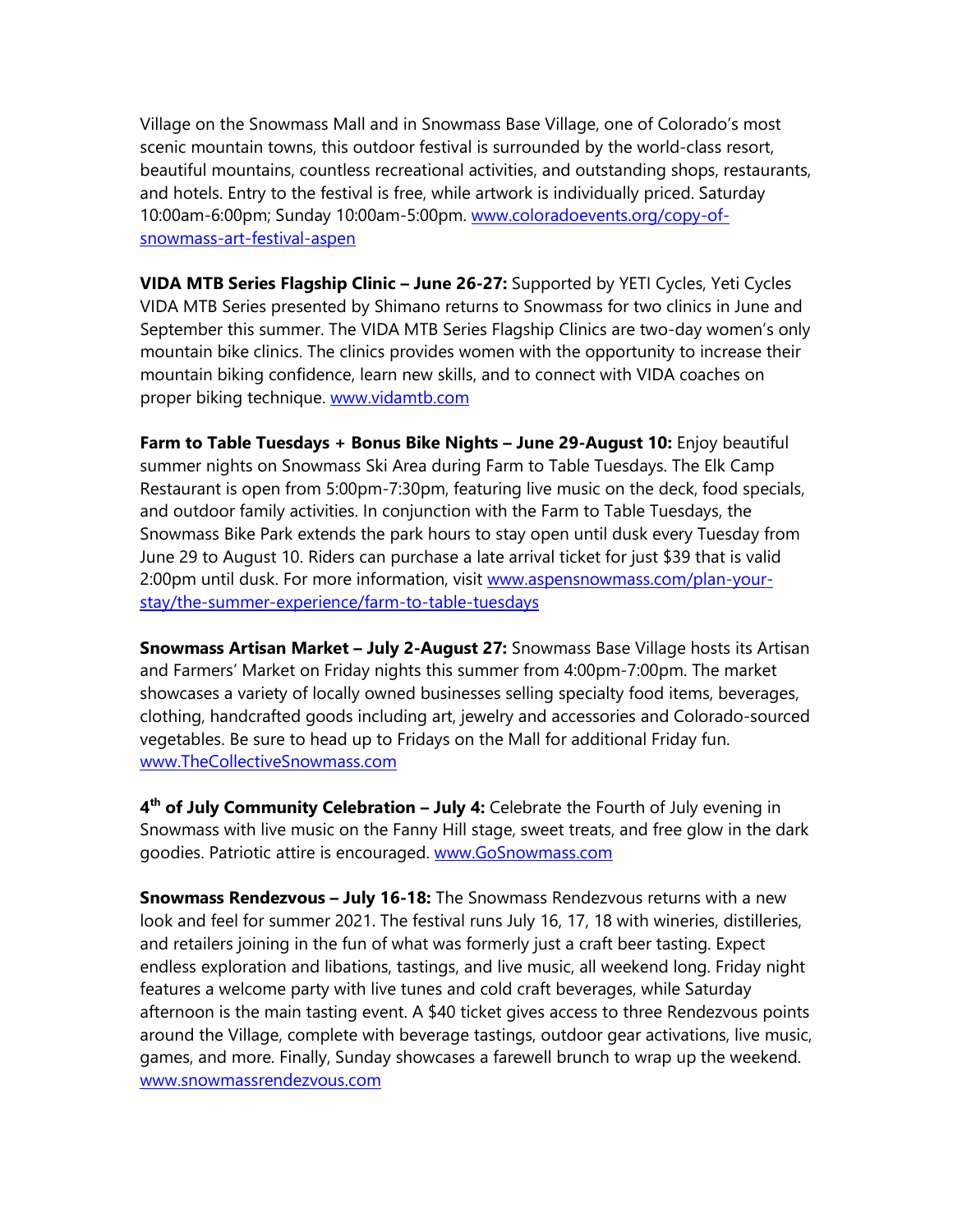**\*New - Triple Crown World Series – July 20-25:** The Triple Crown World Series takes place this summer in the Roaring Fork Valley, giving guests and locals the opportunity to watch the best of youth baseball. Headquartered in Snowmass, the Triple Crown World Series is a Valley-wide sporting event, featuring youth baseball games (9D2, 11D2, 12D2, 14D2) with regional and national attendees. Opening ceremonies take place in Snowmass, with spectator opportunities available throughout the week. Play takes place on fields in Glenwood Springs, Carbondale, Basalt, Snowmass Village, and Aspen. [www.tcworldseries.com/snowmassaspenbasalt.html](https://www.tcworldseries.com/snowmassaspenbasalt.html)

**Snowmass Doubles Volleyball Tournament – July 22-25:** Volleyball of the Rockies brings this boutique mountain tournament to Snowmass Village again for summer 2021. Sand and grass courts are located throughout Snowmass Town Park with plenty of spectating opportunities. [www.snowmassdoubles.com](http://www.snowmassdoubles.com/)

**Movies Under the Stars – July 24 – August 28:** Returning for the third summer, Movies Under the Stars, presented in partnership with Aspen Film and Adventure Entertainment, continues the dusk movie tradition in Snowmass Base Village on most Saturday evenings in July and August. Gather family and friends, pack a picnic, and enjoy movie screenings at dusk, hosted by The Collective Snowmass. Viewers are encouraged to bring blankets or low-profile chairs, a picnic and non-alcoholic beverages. Reservations can be made at [www.TheCollectiveSnowmass.com.](http://www.thecollectivesnowmass.com/)

**Snowmass 50 – July 24:** Aspen Snowmass has reimagined the Audi Power of Four Mountain Bike Race and, for the third year in a row, will host the Audi Snowmass 50 Bike Race on Saturday, July 24, featuring 25 miles of some of the best singletrack mountain bike trails in Colorado. Bikers will begin in Snowmass Base Village, ride up Discovery and Sleighride to the South and North Rim Trails, ride down Seven Star, then transition to the Sky Mountain Park trail system via Viewline and Deadline. Riders will then connect via Lowline and Highline over to Tom Blake trail, before beginning the most challenging climb of the day up Powerline. The Expresso and Cross Mountain trails will bring racers across to a final descent on Village Bound to end back in the Snowmass Base Village. Divisions will be broken into 50-mile solo racer (two loops), 25-mile solo racer (one loop) and 50-mile team of two where each rider completes one, 25-mile lap. Registration is open online. For more information and to register visit [www.aspensnowmass.com/while](http://www.aspensnowmass.com/while-you-are-here/events/audi-power-of-four-mountain-bike)[you-are-here/events/audi-power-of-four-mountain-bike.](http://www.aspensnowmass.com/while-you-are-here/events/audi-power-of-four-mountain-bike)

**Heritage Fire – July 31:** America's beloved, live-fire, open-air culinary experience, Heritage Fire by Cochon555, returns to Snowmass Base Village in Snowmass Village, Colorado on Saturday, July 31, with an all-star cast of chefs who specialize in whole animal cookery. Heritage Fire Snowmass showcases more than 25 notable chefs, each grilling heritage-breed animals en plein air against the Rocky Mountain backdrop, and each inspired by global food cultures. The list of heritage and heirloom foods includes dry-aged beef, whole pigs, lamb, goat, squab, rabbit, duck, fish, chicken, artisan cheeses, oysters and heirloom vegetables. For an in-depth look at the Heritage Fire event, watch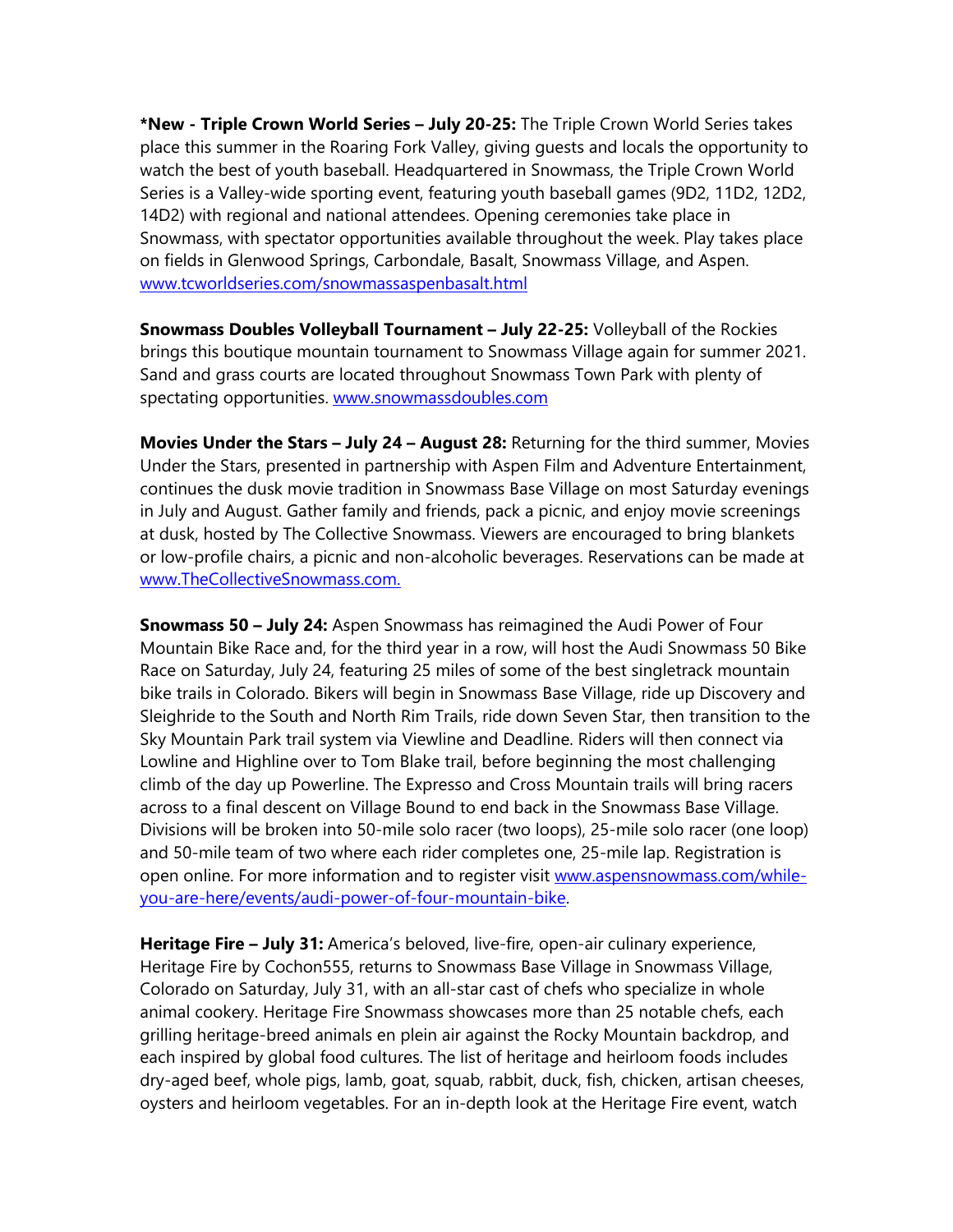the save the date video, and to purchase tickets, visit [cochon555.com/heritage](http://www.cochon555.com/heritage-fire/aspen-snowmass/)[fire/aspen-snowmass/.](http://www.cochon555.com/heritage-fire/aspen-snowmass/)

**Power of Four – July 31:** The Audi Power of Four Trail Run will return this year on Saturday, July 31 and feature a series of trail systems connecting the four Aspen Snowmass mountains. The course puts runners to the test, traveling across 50K and almost 10,000 vertical feet of climbing throughout the course. Runners testing their limits on the 50K course will begin at the base of Aspen Mountain and finish in the Snowmass Base Village. The event also offers a 25K race along the famed Government Trail covering Buttermilk and Snowmass mountains and a 10K option beginning at the Elk Camp Gondola in Snowmass and ending in the Snowmass Base Village. Registration is currently open. For more information and to register please visit [https://www.aspensnowmass.com/while-you-are-here/events/audi-power-of-four-trail](https://www.aspensnowmass.com/while-you-are-here/events/audi-power-of-four-trail-run)[run.](https://www.aspensnowmass.com/while-you-are-here/events/audi-power-of-four-trail-run)

**5k on the Mountain – August 6-7:** The Colorado Brewery Running Series, a Denver based series, returns to Snowmass for the fourth year of trail running fun. Coinciding with International Beer Day (August 6), the run consists of a 5k trail run starting and ending on the Snowmass Mall. This year runners have the option to race either Friday evening or Saturday morning (or both!). Times TBA. [breweryrunningseries.com/colorado](https://breweryrunningseries.com/colorado/)

**\*New - Flynn Creek Circus – August 20-22:** Family fun returns to Snowmass for summer 2021 with the Flynn Creek Circus. Founded in 2002 and based out of California, Flynn Creek Circus is an all-human circus featuring contortionists, aerialists, jugglers, comedians, parkour acrobats, and more. Performing out of their vintage big top tent in Snowmass Base Village, Flynn Creek Circus presents its all-ages production of "Fairytale". New for summer 2021, guests can sit at individual tables with their friends and family, making for a more intimate entertainment experience. Seven shows take place throughout the weekend; times TBA. [www.flynncreekcircus.com](http://www.flynncreekcircus.com/)

**Cidermass – August 28:** Cidermass returns to the Snowmass Mall this summer, featuring hard cider tastings from more than 30 hard cider vendors from all over the country. [www.gosnowmass.com/events](http://www.gosnowmass.com/events)

**JAS Aspen Snowmass Labor Day Experience – September 3-5:** JAS Aspen Snowmass Labor Day Experience features three days of world-class performances on multiple stages, eclectic food and beverage vendors, a kiddie corner, and more. 2021 acts include Stevie Nicks, Eric Church, Kings of Leon, Maren Morris, and special guests to be announced. [www.jasaspensnowmass.org](http://www.jasaspensnowmass.org/)

**Snowmass Balloon Festival – September 10-12:** The Snowmass Balloon Festival celebrates its  $46<sup>th</sup>$  anniversary in 2021. The long-standing Rocky Mountain tradition features three days of 30+ festive balloons launching into the air from 7:30am-9:00am and a night glow on Friday evening. [www.GoSnowmass.com](http://www.gosnowmass.com/)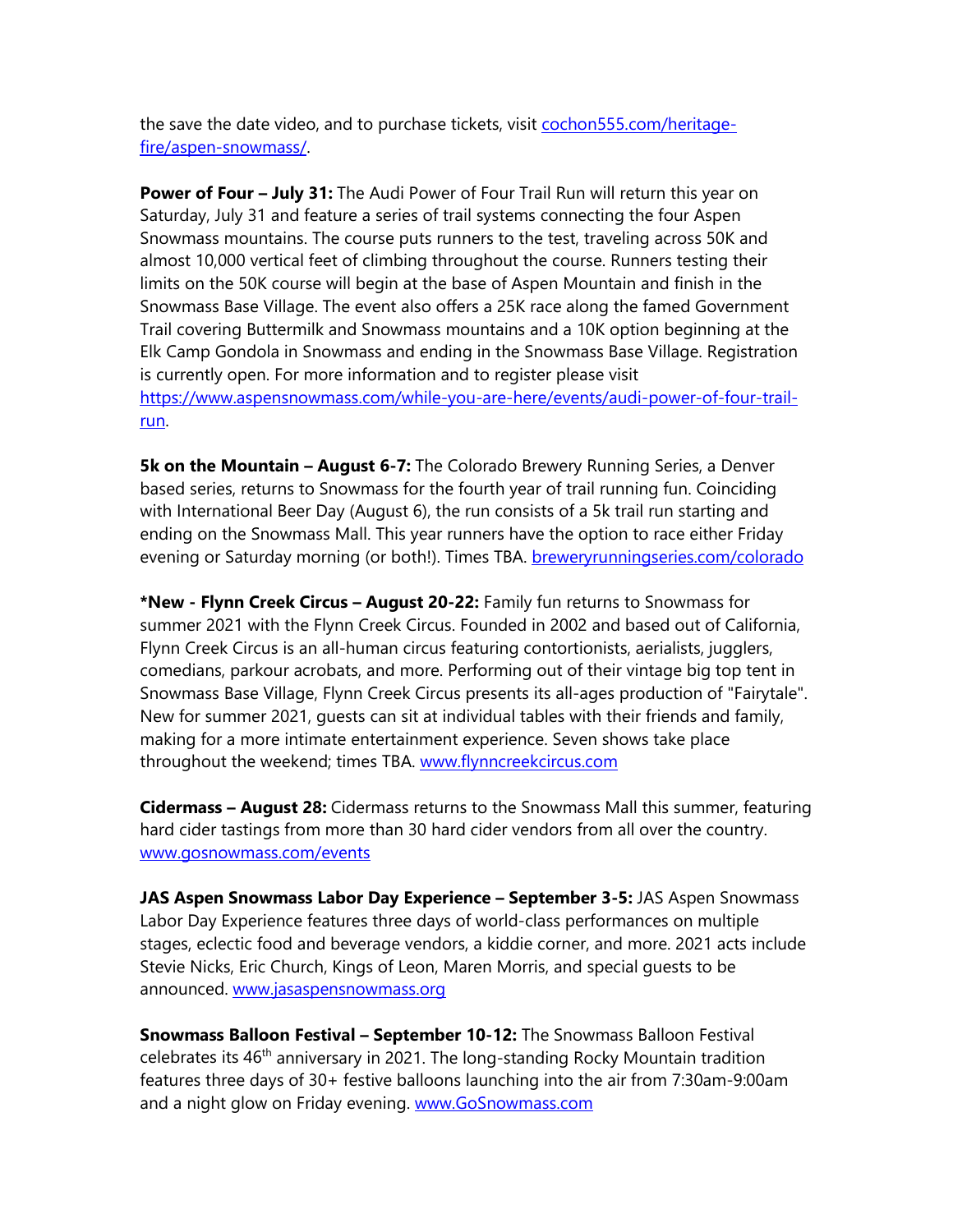**Axes & Arms Walk – September 11:** Join local first responders for a walk from Town Park Station to the Top of the Village, 956ft, the highest number of feet that the brave New York first responders walked inside the first tower of The World Trade Center. Following the climb, return to Town Park to enjoy food, drinks, yard games, and more, provided by Roaring Fork Fire Authority. The climb is free and open to the public; donations to the Axes and Arms Foundation are accepted and appreciated. [www.GoSnowmass.com](http://www.gosnowmass.com/)

**Collegiate CU MTB Races – September 11-12:** The University of Colorado's mountain bike team takes over Snowmass Ski Area for a weekend of elite collegiate mountain biking amidst the stunning backdrop of changing aspen leaves. Events and competitions include short track, downhill, cross-country, and enduro, with plenty of spectating opportunities. [www.GoSnowmass.com](http://www.gosnowmass.com/)

**Golden Leaf Half Marathon – September 18:** Chosen by Trail Runner magazine as one of "America's 14 Most Scenic Races" this classic trail running race from Snowmass to Aspen is an annual sell out that provides 980' elevation gain and a 1,712' descent over its 13.1 miles. [www.AspenSpecialEvents.com](http://www.aspenspecialevents.com/)

**Snowmass Wine Festival – September 18:** Experience an incredible afternoon of food, flavors, sights, and sounds at the Snowmass Wine Festival, hosted by Rotary Club of Snowmass Village. Returning for its  $19<sup>th</sup>$  year, the festival features 20 tables of light food from local providers and 35 tables of wine vendors under the tent at Snowmass Town Park. Tickets are \$85 / person (early bird), \$95 / person in advance, and \$105 / person at the gate. All proceeds are used for scholarships, local, and international grants through Snowmass Rotary. [www.SnowmassWineFestival.com](http://www.snowmasswinefestival.com/)

**VIDA MTB Series Flagship Clinic – September 18-19:** Supported by YETI Cycles, Yeti Cycles VIDA MTB Series presented by Shimano returns to Snowmass for two clinics in June and September this summer. The VIDA MTB Series Flagship Clinics are two-day women's only mountain bike clinics. The clinics provides women with the opportunity to increase their mountain biking confidence, learn new skills, and to connect with VIDA coaches on proper biking technique. [www.vidamtb.com](http://www.vidamtb.com/)

**CO High School Cycling League – September 25-26:** This fall, the Colorado High School Cycling League returns to Snowmass for the second year to host cross-country mountain bike races for student athletes from Colorado and New Mexico. [coloradomtb.org](https://coloradomtb.org/)

For the full Summer 2021 Event Calendar, please visit [www.gosnowmass.com/events.](http://www.gosnowmass.com/events) For summer photos of Snowmass Village, [click here.](https://snowmasstourism.imagerelay.com/sb/a798f377-fc96-46c0-88b7-03439a4a78f1/snowmass-summer-2021-collection) Please credit the photographer listed.